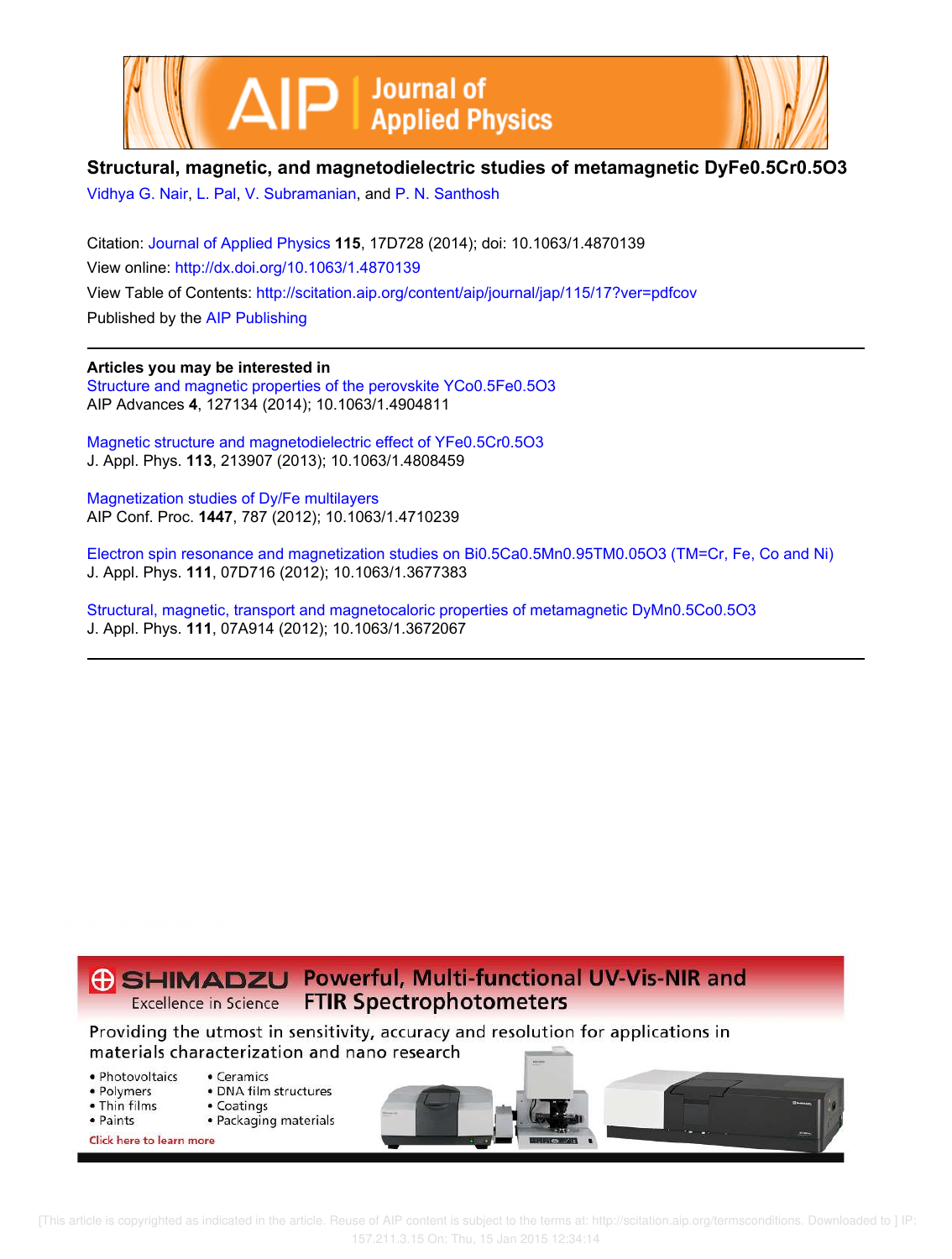

# Structural, magnetic, and magnetodielectric studies of metamagnetic  $DyFe<sub>0.5</sub>Cr<sub>0.5</sub>O<sub>3</sub>$

Vidhya G. Nair,<sup>1</sup> L. Pal,<sup>2</sup> V. Subramanian,<sup>1</sup> and P. N. Santhosh<sup>1,a)</sup>  $1$ Department of Physics, Indian Institute of Technology Madras, Chennai 600036, India <sup>2</sup>Department of Physics, Indian Institute of Technology Bombay, Mumbai 400076, India

(Presented 6 November 2013; received 22 September 2013; accepted 14 November 2013; published online 28 March 2014)

We present here the detailed structural, magnetic, and magnetodielectric properties of polycrystalline DyFe<sub>0.5</sub>Cr<sub>0.5</sub>O<sub>3</sub>. Rietveld refinement reveals that DyFe<sub>0.5</sub>Cr<sub>0.5</sub>O<sub>3</sub> crystallizes in an orthorhombic structure, with *Pnma* space group, having a disordered arrangement of Fe and Cr ions. An anomaly observed around 250 K in the temperature dependence of magnetization indicates an onset of magnetic ordering. The field dependent magnetization of  $DyFe_{0.5}Cr_{0.5}O_3$  at 13 K, 120 K, and 240 K has a small loop indicating weak ferromagnetic nature and the corresponding curve at 5 K indicates a metamagnetic behavior. The small loop and the unsaturated magnetization even for a high applied magnetic field of 7 T indicate a canted antiferromagnetic structure, the canting can be explained due to Dzyaloshinsky–Moriya antisymmetric exchange interaction. The temperature dependence of the dielectric permittivity shows a transition around 500 K. An anomaly in the temperature dependence of magnetization (supported by differential scanning calorimetry) corresponding to this dielectric transition suggests the possibility of magnetodielectric effect in DyFe<sub>0.5</sub>Cr<sub>0.5</sub>O<sub>3</sub>. © 2014 AIP Publishing LLC. [http://dx.doi.org/10.1063/1.4870139]

### I. INTRODUCTION

Recently, there is a growing surge for the multiferroic materials with magnetoelectric (ME) coupling near room temperature as they find technological applications in field such as spintronics. $1-3$  A large amount of work has been done to explore the applications by tuning the electric and magnetic order parameters to show large magnetoelectric coupling.<sup>4,5</sup> Materials possessing magnetodielectric or magnetocapacitance effect has been reported in which an anomaly is observed in the temperature dependent dielectric curve corresponding to the magnetic ordering temperature of the materials.<sup>6</sup> Perovskites, with general formula  $AB_xB'_{1-x}O_3$  (A is rare earth ion or Yttrium and B, B' a transition metal), are known to exhibit multiferroic property where some materials exhibit magnetic ordering temperature well below the room temperature and the ferroelectric transition temperature far above the room temperature.<sup>7</sup> But from the application point of view, the materials with transition temperatures near to room temperature are more suitable.  $YFe_{0.5}Cr_{0.5}O_3$  is reported to have magnetic ordering temperature around 275 K and a diffused ferroelectric transition at around 507 K (at 10 kHz). Neutron diffraction studies on  $YFe_{0.5}Cr_{0.5}O_3$  shows a canted G-type antiferromagnetic structure  $(G_zF_y)$  below the Neel temperature,  $T_N \sim 275$  K. Near to the ferroelectric transition an anomaly is observed in the magnetization data which indicates the possibility of magnetodielectric effect.<sup>8</sup>

The parent material for  $DyFe<sub>0.5</sub>Cr<sub>0.5</sub>O<sub>3</sub>$  (DFC),  $DyFeO<sub>3</sub>$ is well known to show Morin transition, where the  $Fe<sup>3+</sup>$ spins in single crystal reorient from  $\Gamma_4 = G_x A_y F_z$  (canted

antiferromagnet) to  $\Gamma_1 = A_x G_y C_z$  (collinear antiferromagnet) around  $35 K<sup>9</sup>$  A gigantic magnetoelectric effect is reported for  $DyFeO<sub>3</sub>$  single crystal with a linear-ME tensor component as large as  $\alpha_{zz} \sim 2.4 \times 10^{-2}$  esu.<sup>10</sup> Multiferroic DyFeO<sub>3</sub> is having Pnma space group with magnetic ordering temperature  $T_N^{\text{Fe}} \sim 640 \text{ K}$  and  $T_N^{\text{Dy}} \sim 4 \text{ K}^{11,12}$  Further, DyCrO<sub>3</sub> is reported as a distorted perovskite with Pbnm space group and is having a G-type antiferromagnetic structure with  $T_N^{\text{Cr}} \sim 146 \text{ K}$  and  $T_N^{\text{D}y} \sim 2 \text{ K}^{13,14}$  In this paper, the structural, magnetic, and dielectric properties of  $DyFe_{0.5}Cr_{0.5}O_3$ are investigated probing the possibility of magnetodielectric behavior in the material.

### II. EXPERIMENTAL

Polycrystalline sample of DFC is synthesized by solid state reaction method. Stoichiometric amounts of  $Dy_2O_3$ ,  $Cr_2O_3$  and  $Fe_2O_3$  are mixed and heated at 1423 K for 12 h in air with intermittent grinding. Further, the calcined powders are pressed into disc shaped pellets of 8 mm diameter and 1 mm thickness using polyvinyl alcohol as the binding medium by hydraulic press and are sintered at 1423 K for 6 h. Prior to the dielectric and P-E hysteresis loop measurements, the pellets are electroded with silver paint and heated at 573 K for 1 h.

X-ray diffraction (XRD) data for Rietveld refinement were recorded in the range  $10^{\circ} \le 2\theta \le 90^{\circ}$  at room temperature with a step size of  $0.01^\circ$  using PANalytical X'Pert Pro X-ray diffractometer [Cu K<sub>a</sub> ( $\lambda = 1.5406 \text{ Å}$ )]. Rietveld refinement of the powder diffraction data of DFC was performed using General Structure Analysis System (GSAS).<sup>15</sup> The crystal structure was built using VESTA software with the refined crystal parameters.<sup>16</sup> Temperature dependent [zero field cooled (ZFC) and field cooled (FC)] and field

a)Author to whom correspondence should be addressed. Electronic mail: santhosh@iitm.ac.in. Fax: +91 044 2257 4852.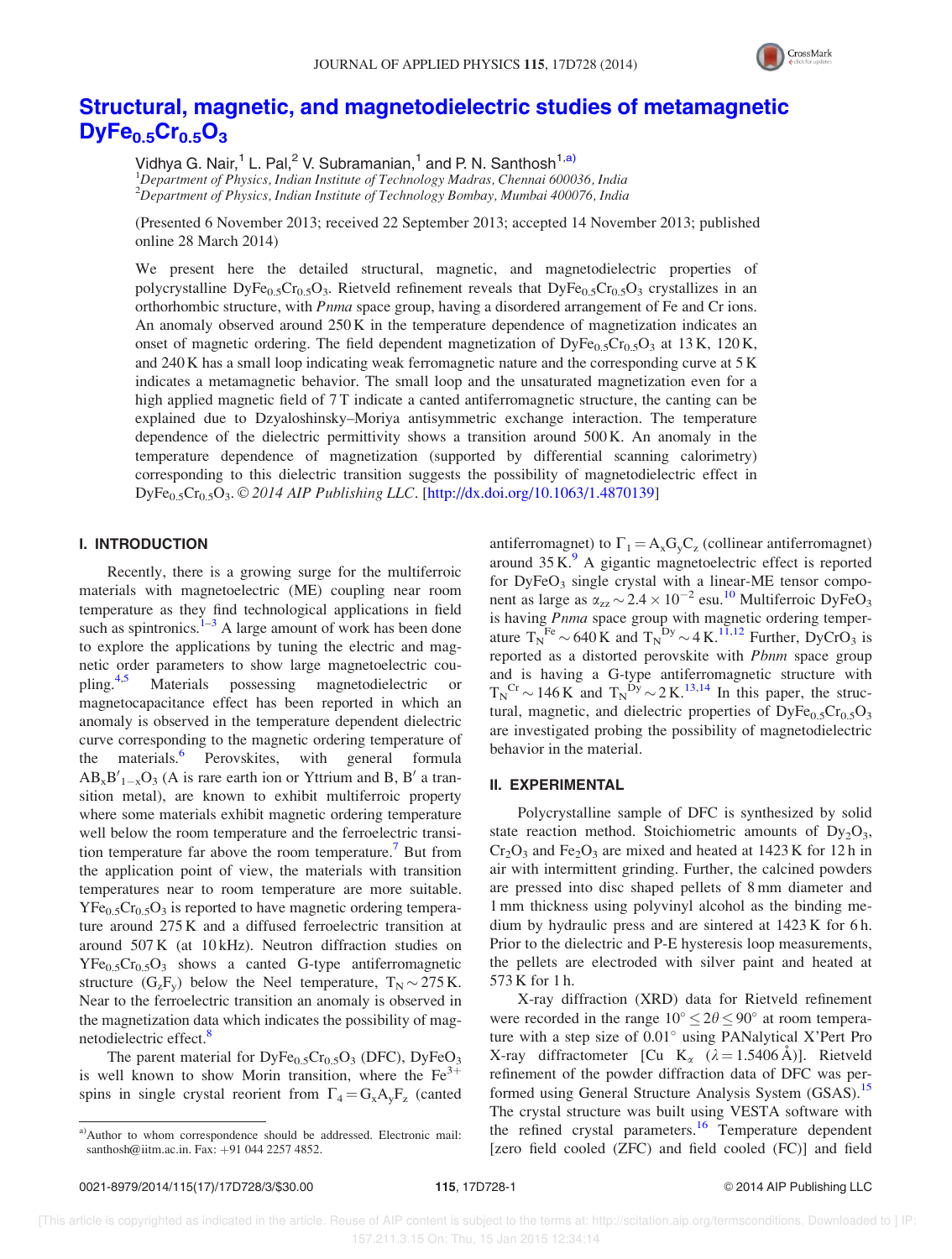dependent magnetization measurements were performed using superconducting quantum interference device susceptometer (MPMS, Quantum Design) in the temperature range 5 K–320 K and fields up to  $\pm$ 7 T. The high temperature magnetic measurement was performed using a Vibrating Sample Magnetometer (Lakeshore VSM 7410) in the temperature range 300 K–800 K in a magnetic field of 0.2 T. The temperature dependence of dielectric permittivity and dielectric loss was measured from 305 K to 573 K in the frequency range 100 Hz–1 MHz using N4L (PSM1735) NumetriQ phase sensitive multimeter. The polarization-electric field (P-E) hysteresis loop measurement was carried out using precision premier II ferroelectric loop tracer (Radiant Technologies, USA) with a maximum field of 30 kV/cm. Differential scanning calorimetry (DSC) is done for DFC in the temperature range 300 K–700 K using DSC 200PC PHOX (NETZSCH).

#### III. RESULTS AND DISCUSSION

Phase purity of the sample was confirmed by X-ray diffraction technique. The room temperature Rietveld refinement plot for the X-ray diffraction pattern of DFC is shown in Figure 1. From the refinement of DFC, it is observed that the sample crystallizes in an orthorhombic structure (Pnma) which is same as for DyFeO<sub>3</sub>. The refined lattice parameters of DFC are  $a = 5.5560(1)$  Å,  $b = 7.5886(1)$  Å,  $c = 5.2865(1)$  Å, and  $V = 222.896(3)$   $\AA^3$ , respectively. The low value of the R-factors,  $R_{wp} = 2.30\%$ ,  $R_p = 1.77\%$ , and the goodness of fit,  $\chi^2$  = 1.16 shows good agreement between the calculated and observed patterns. The crystal structure of DFC with the distorted octahedra of Fe and Cr ions at the B-site is shown in inset of Figure 1.

The temperature dependence of magnetization (ZFC and FC) for DFC carried out at applied field of 0.1 T is shown in Figure 2. Observed anomaly around 250 K in the temperature dependence of magnetization indicates an onset of magnetic ordering. The temperature dependence of inverse susceptibility which clearly shows the signature of the anomaly at around 250 K is shown in the inset of Figure 2. As the temperature decreases from room temperature, the magnetization increases and reaches a maximum at 13 K and drops sharply. The peak at around 13 K is due to the small ordered magnetic moment of  $Dy^{3+}$  as evidenced from the large magnetization observed in the M vs. H at  $13 \text{ K}$  (Figure 3).<sup>17</sup>

Further, a metamagnetic behavior is observed in the field dependence of magnetization  $(M \text{ vs. } H)$  at  $5K$  as shown in Figure 3. The M vs. H shows an antiferromagnetic behavior at 13 K, 120 K, and 240 K, a small loop at these temperatures (at lower fields) depicts the weak ferromagnetic nature of the sample. The low field M vs. H at 13 K is shown in inset of Figure 3. The small loop at low fields and the unsaturated magnetization even for a high applied magnetic field of 7T indicate a canted antiferromagnetic structure. The canting of the spins in these perovskites can be explained due to Dzyaloshinsky–Moriya antisymmetric exchange interaction.<sup>8</sup>

Figure 4 shows the temperature dependence of magnetization for an applied field of 0.2 T. An anomaly is observed in the magnetization curve at temperature corresponding to the relaxor like transition in the dielectric curve [will be discussed later], indicating the possibility of magnetodielectric effect in DFC. The derivative of the magnetization with respect to temperature indicating the anomalies is shown in inset (a) of Figure 4. The differential scanning calorimetry data also show a broad peak around this temperature further supporting the dielectric transition and the magnetic anomaly (inset (b) of Figure 4). There is also an anomaly corresponding to the magnetic transition temperature  $(T_N \sim 640 \text{ K})$  of DyFeO<sub>3</sub>. This reveals that DFC retains the properties of the parent sample establishing that it contains Fe-O-Fe interactions, which can be attributed to the B-site disorder in DFC. $8,18$ 

The temperature dependence of the dielectric permittivity  $(\varepsilon_r')$  and dielectric loss (tan  $\delta$ ) of DFC at different frequencies are shown in Figure 5. The dielectric curve shows a broad peak which corresponds to relaxor like transition at around 500 K for 10 kHz which is evident from the shift of dielectric maxima to higher temperature as the frequency increases. Relaxor kind of behavior may be attributed to the randomly distributed Fe and Cr ions in the B site. $^{19}$  The dielectric permittivity at 330 K for DFC is around 15 for  $1 \text{ kHz}$  which is comparable with that of DyFeO<sub>3</sub> nanocrystals. $20$  As the temperature increases, the dielectric permittivity increases and reaches maxima of around 45 for 1 kHz and then decreases. The maximum dielectric constant value



FIG. 1. Room temperature Rietveld refinement plot of  $DyFe_{0.5}Cr_{0.5}O_3$ [observed  $(I_{obs})$ , calculated  $(I_{calc})$ , and difference  $(I_{obs} - I_{calc})$  profiles]. Inset shows the crystal structure.



FIG. 2. Temperature dependence of magnetization (M) (at low temperatures) at  $0.1$  T under ZFC and FC conditions for  $\text{DyFe}_{0.5}\text{Cr}_{0.5}\text{O}_3$ . Inset shows the temperature dependence of inverse susceptibility which shows a clear anomaly at  $\sim$ 250 K.